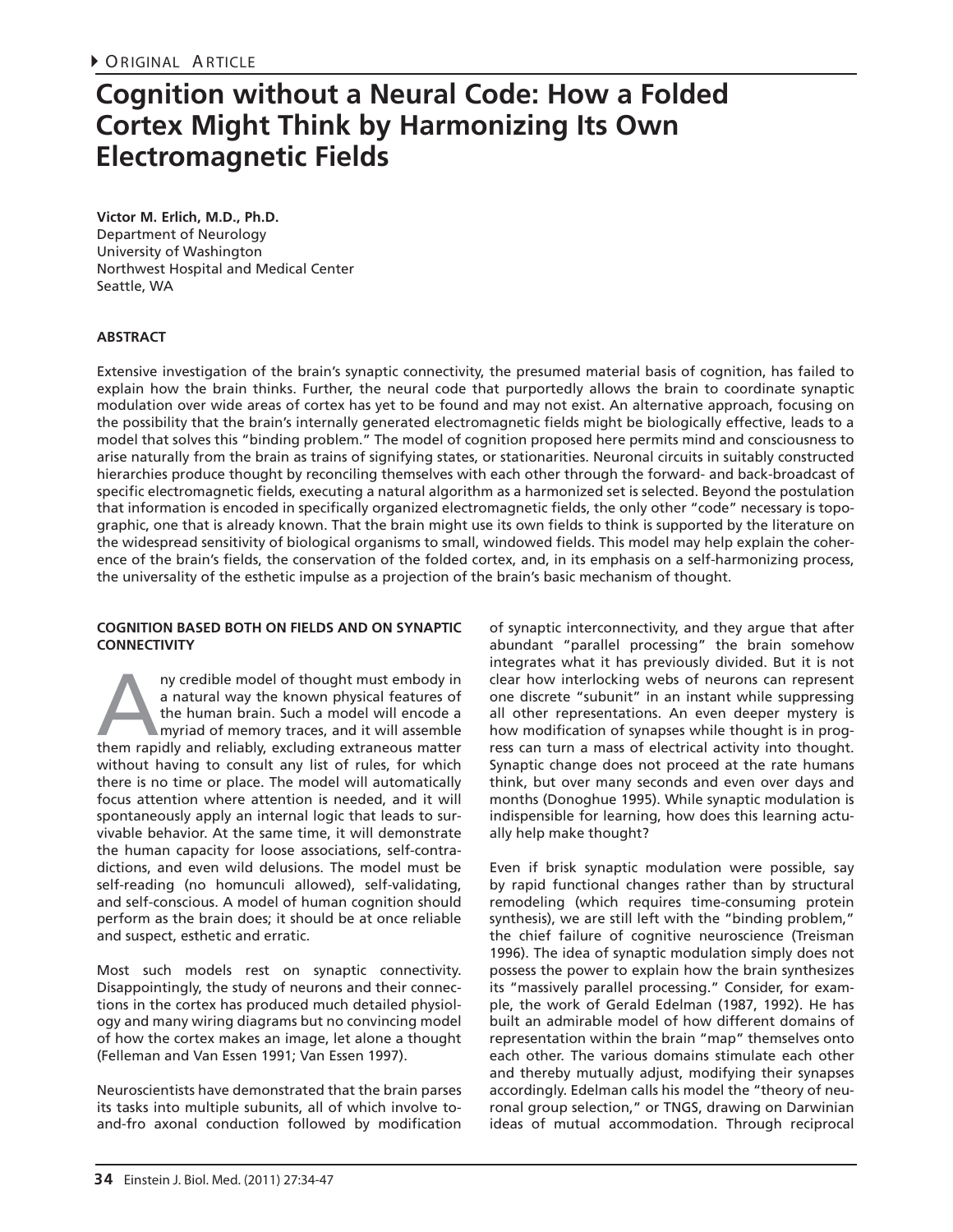signaling along axons, synapses are fine-tuned, and a group of firing units is selected. This selection provides the material basis of thought.

Because TNGS requires a plethora of axonal signaling from one unit to another it requires time. We can get a rough idea of the time pressure on TNGS by considering a batter trying to hit a baseball. How much time does he have for central processing? A fastball pitched at 100 mph arrives at home plate in about 410 ms. Time is needed for visual input: at a minimum the 33 ms required to glimpse and distinguish one numeral from another (Saarinen and Julesz 1991), if not the approximately 100 ms needed to register a visually evoked potential. On the output side, an expert needs about 160 ms to swing a bat. This leaves at most 200 ms for central processing (Endo et al. 1999; Regan 1997). With practice, a batter can train his motor cortex, refining synaptic structures over years, and he can guess pitches in real time, but he cannot know a pitch's type or location. He has 200 ms to decide to swing or not, to craft and launch a swing, an impressive feat, given that the "what" (curve?) and the "where" (over the plate?) of vision are processed separately (Ungerleider and Haxby 1994).

There is simply no known mechanism by which axonal messaging and synaptic modulation can go that fast, even if we allow for functional rather than structural changes. The nervous system contains both electrical and chemical synapses: the former devoted to rapid reflexes, the latter to slower, more modulated responses (Kandel et al. 1991). While electrical transmission across a synapse is almost instantaneous, the gap junctions on which this kind of transmission relies are not readily modified. In contrast, the chemical synapse, which can be modified and thus serve as a basis for memory and learning, requires a minimum of .3 ms of synaptic time, often up to 5 ms. TNGS, which rests on sets of discrete modulations of synaptic connectivity, inevitably requires much synaptic time, say 20 ms for five instances of mod-



**FIGURE 1: A three-dimensional neuronal circuit anatomically fixed by rosettes. According to the right-hand rule, this circuit will automatically broadcast a signature electromagnetic field, determined by the course of its current.**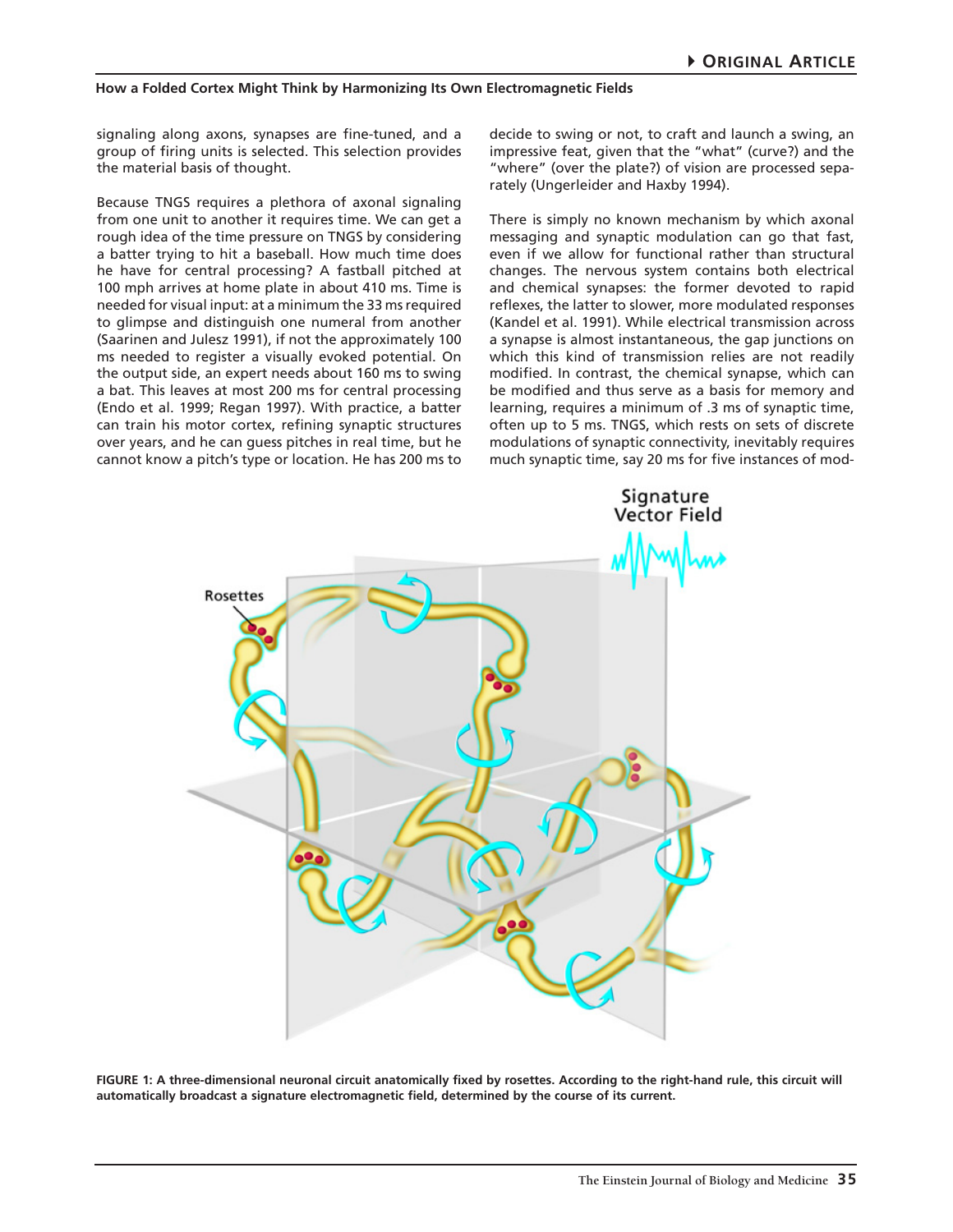ulation after round-trips between two sets of coordinated neurons (a small number of round-trips, since any one center is already modulated by third parties before it receives news back from a center it just signaled). In addition, there is the time spent conducting along axons. Even if we assume optimal compaction (Cherniak 1994), the magnetoencephalographic evidence cited in support of TNGS shows coordination between areas separated by 10 cm or more (Gaetz et al. 1998; Srinivasan et al. 1999). With a maximum conduction velocity in lightly myelinated neurons of 8 m/s, five round-trips along 10 cm of axon take 125 ms. Next, there is the membrane constant, the time a neuron spends summing its multiple synaptic inputs, another 8 to 20 ms (Kim and Connors 1993; Shadlen and Newsome 1994) for each summation, say 100 ms for just five round-trips between two interconnected neurons with other inputs. The time requirements of axonal conduction, synaptic transmission, and membrane constants exceed what is available to hit a baseball, without any time spent on the synaptic modulation that would be necessary to create the cortical representation of a discrete swing. TNGS works too slowly to explain how the cortex assembles its output, and so do other models based on synaptic modulation and axonal conduction. In contrast, a model partially based on fields allows much of the brain's computation to proceed instantly.

Further, the schema of integration in TNGS, abstracted from its physical basis, is not sufficient to serve as a model of thought. Edelman rightly insists that the world is unlabeled and therefore not categorized a priori, that the brain "synthesizes" patterns and does not take them from the world; but he deprives his model of power when he insists that it run on "value" and "not logic," that "the cognitive science view of the mind based on computation or algorithmic representations is illfounded" (Edelman 1992). But thought is roughly logical. What is needed is a model possessing a natural logic, not the absence of logic. Yet no logic is currently available to explain how neurons come to a signifying consensus (Shadlen and Newsome 1994). A model using fields can provide the logic and obviate the elusive "neural code."

That the rapidly calculating brain might use a process different from synaptic modulation to achieve a running series of coherent states is strongly suggested by studies of other human activities severely constrained by time. The processing of spoken language at the approximate rate of one word every 250 ms requires the coordination of widely dispersed areas of the brain from both hemispheres (Damasio et al. 2004), and there is no explanation of how axonal messaging and consequent synaptic modulation might accomplish this daunting task in the time available. But there is evidence that trains of coherent electromagnetic states, in rolling windows of about 200 ms, can help constitute the material basis for understanding speech (Luo and Poeppel 2007).

The model herein rests on the very fields recorded by electro- and magnetoencephalograpy, with the novel hypothesis that complex brains not only broadcast these fields but read them as part of the process that produces thought. Because the brain's patterned electromagnetic fields depend on the connected neurons that generate them, the synapse also plays a role in the model. No theory of the brain can be complete if it does not account for the brain's connectivity. But, according to the view taken here, no theory of higher brain function can be complete if it does not explain why the brain broadcasts coherent fields that correlate with cognition. Lashley, never persuaded that patterns of synaptic connectivity alone could explain thought, failed to confirm any theory of cognitive function based on field theories, including those of Kohler (Lashley et al. 1951). Lashley's failure convinced many that field theory is a dead end. But experiments continue to demonstrate a relationship between the brain's thoughts and its fields (Freeman 2004a, 2004b, 2005; Freeman et al. 2003).

## **BIOLOGICALLY EFFECTIVE ELECTROMAGNETIC FIELDS**

Azanza and del Moral (1994), who review the large subject of the biological effects of magnetic fields, conclude, "The paramount result, in our opinion, is the ubiquitous response of biological systems, of any complexity, to magnetic fields, which shows that magnetosensitivity is, indeed, a general phenomenon in living systems." Since the beginning of biological time on earth, some primitive bacteria have used magnetosomes to align themselves in the earth's magnetic fields (Bazylinski et al. 1994). Bacteriorhodopsin evolved more than three billion years ago as a hydrogen-ion channel responsive to electromagnetic fields in the visible range, a cousin of rhodopsin (Zuber 1986). Ciliates change their swimming patterns when exposed to a magnetic field, an effect almost certainly due to the opening of calcium channels (Hemmersbach et al. 1997).

Sharks navigate and hunt with ampullae of Lorenzini, a sensing organ responsive to tiny changes in the earth's magnetic field and to nanovolt fields produced by prey (Paulin 1995), thus demonstrating the capacity of highly evolved nervous systems to respond to the tiniest of fields. Birds, bees, and rats sense the earth's tiny magnetic field (Able and Able 1995; Burda et al. 1990; Walker and Bitterman 1989; Wiltschko and Wiltschko 1988). Exposure to extremely low-frequency electromagnetic fields improves social recognition in rats (Vazquez-Garcia et al. 2004). Human beings placed in certain tiny magnetic fields show measurable changes in heart rate and encephalographic patterning (Graham et al. 1994).

For eons, biological organisms have responded to external electromagnetic fields. I suggest that human brains, as well as brains of other species, respond to *internally generated* fields. The model I construct implies that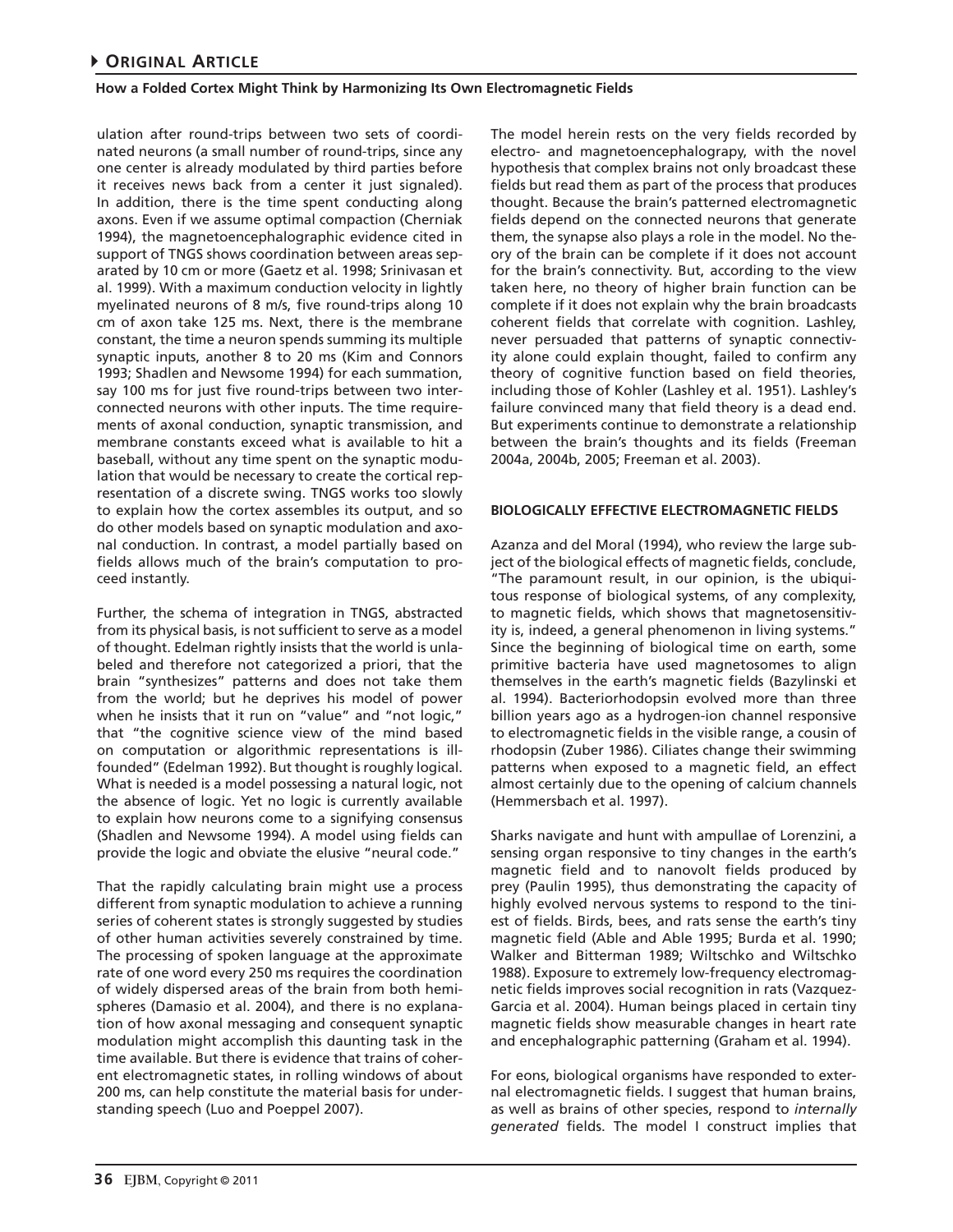# Compound Signature Field from Domain 1 Chemical signal from Rosettes Lateral Geniculate Nucleus R۴ Neuronal circuit emitting unique Domain 1 electrical signal Domain 2 Domain 3

#### **How a Folded Cortex Might Think by Harmonizing Its Own Electromagnetic Fields**

**FIGIRE 2A: schematic view of effective broadcast and back-broadcast. Each domain possesses its own class of rosettes and antennas, so that domain 1 cannot pick up broadcast intended for domain 2. This is indicated by distinct class markings for the circuits of each domain. Figs. 2a–2e illustrate an evolving stationarity among three hypothetical domains, which are for clarity teased apart, though in the brain they would likely be interlaced, thus optimizing local field strength. See text.**

the evolutionary adaptation that permits the brains of higher species to achieve cognition and consciousness is the ability of the cortex to read its own fields.

## **FIELDS IN THE BRAIN**

Magnetoencephalography (MEG) records rhythmic, coherent magnetic fields, generated mainly by pyramidal cells, which constitute roughly two-thirds of cortical neurons (Gallen et al. 1995). The recorded fields are the result of the coordinated firing of many thousands of these cells, mostly located in layers III and IV, 2 or 3 mm below the cortical surface. In general, the underlying rhythms of MEG reflect the synchronous activity of these neurons (Hamalainen et al. 1993; Lopes da Silva 1991; Nunez 1986).

This synchronicity is important to the model, which depends on the replicable superposition of fields from distinct sources. All circuits relevant to a thought must keep a beat. Recordings of electromagnetic fields indeed demonstrate this property (Gray et al. 1989), with the 10-beats-per-second rhythm commonly seen over occipital regions on EEG also seen on MEG (Cuffin and Cohen 1979). Similarly, the 14-beat-per-second rhythm seen on EEG during sleep ("sleep spindles") has an MEG analog (Nakasato et al. 1990). Various components of the cortical representation of the motor program are each associated with a distinct frequency, mainly in the 10-, 20-, and 40 Hz ranges (Hari and Salenius 1999). These rhythms, generated by the thalamus, also correlate with consciousness and cognition both in normal and in pathological states (Llinas et al. 1998, 1999). The model proposed here depends on, and assigns specific function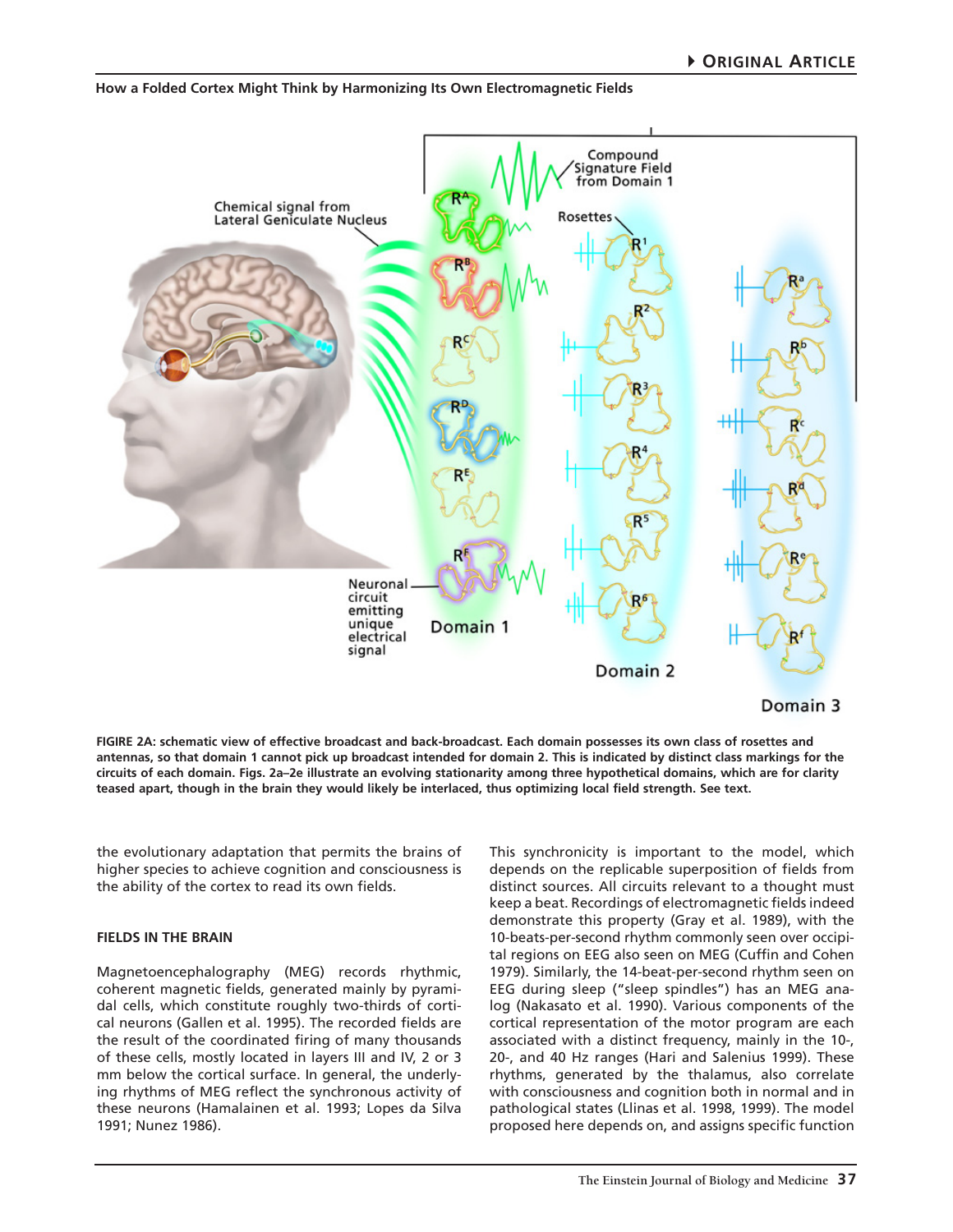

**FIGURE: 2B**

 to, the brain's production and conservation of *rhythmic* activity.

The second critical property of recorded electromagnetic fields is their tiny amplitudes. Is there enough energy in measured fields to be biologically effective? The magnetic fields, recorded from 3 cm above the surface of the scalp, are in the picoTesla (pT) range. The cortex is another 1.5 cm still deeper, and the fields that can be picked up are only those that are perpendicular to the scalp. This means that only neurons oriented parallel to the scalp generate the recorded fields, and these neurons tend to be in the walls of cortical sulci, still farther from sensors above the scalp. A field of 2 to 6 pT, 4 cm from its source, will be 1,600 times stronger at 1 mm, in

the range of 25 to 100 nT, within the known range of biologically effective fields, as we shall see.

The third important feature of recorded electromagnetic fields is their tendency to fall into a continuous series of brief coherent states, each one different from the next. This quality can best be illustrated with data from EEG studies of "microstates" (Koenig et al. 1998; Lehmann et al. 1987; Strik and Lehmann 1993). Microstates are patterns of coherence in electromagnetic fields that last from 50 to 250 ms and correspond with cognitive states. This kind of time-dependent coherence is now demonstrated on MEG as well, with perceptions correlated to patterns of magnetic fields (Srinivasan et al. 1999). Nouns and verbs elicit specific and distinguishable microstates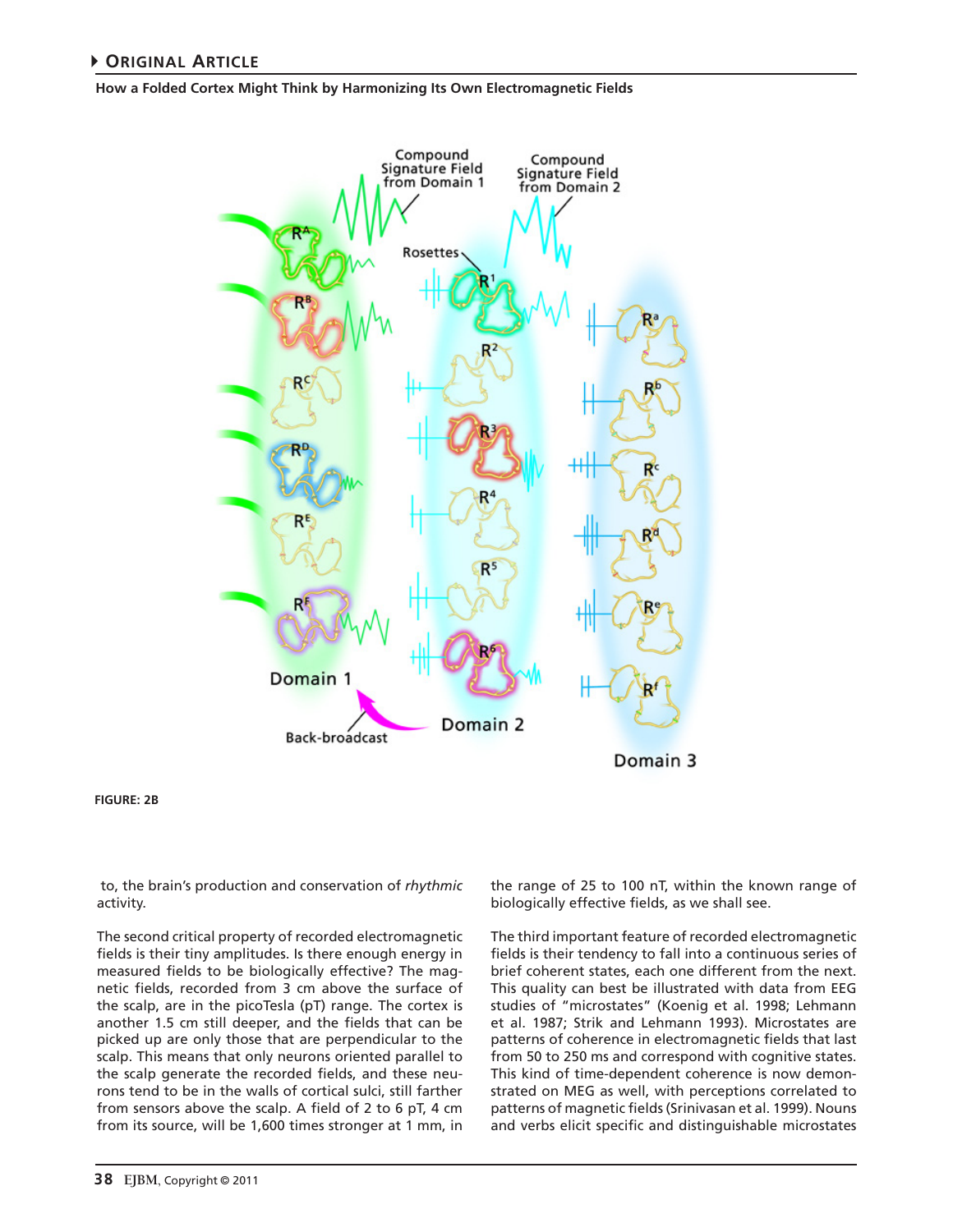

**FIGURE: 2C**

(Koenig and Lehmann 1996), and so do visual images as compared to abstract thoughts (Lehmann et al. 1993); even the perception of different odors falls into distinguishable microstates (Harada et al. 1996). The model presented here assumes that these microstates constitute part of the physical basis of thought, not merely the by-products of thought.

#### **THE PARTS OF A HYPOTHETICAL THINKING MACHINE**

The model is built from four parts. The first is composed of three-dimensional neuronal circuits, neurons joined together in the cortex according to the usual understanding of synaptic connectivity, with the provision that the neurons circle back and form a closed loop. For

the purpose of modeling, these circuits are treated as a unit made up of a single necklace of neurons, though in fact they are ropes.

These circuits are fixed in highly specific and permanent anatomical arrangements by the second component of the model, the secretory rosette, an organelle made up of intramembranous particles. The rosette takes up its position in the presynaptic membrane and does not move because it is anchored into the cell's submembranous scaffolding (Heuser et al. 1979, 1974). These secretory rosettes are found throughout all phyla. They are particularly well studied in the paramecium *Tetrahymena* (Satir 1980), in the frog neuromuscular junction (Ceccarelli et al. 1979a, 1979b), and in the rat sensorimotor cortex (Bozhilova-Pastirova 1998), and they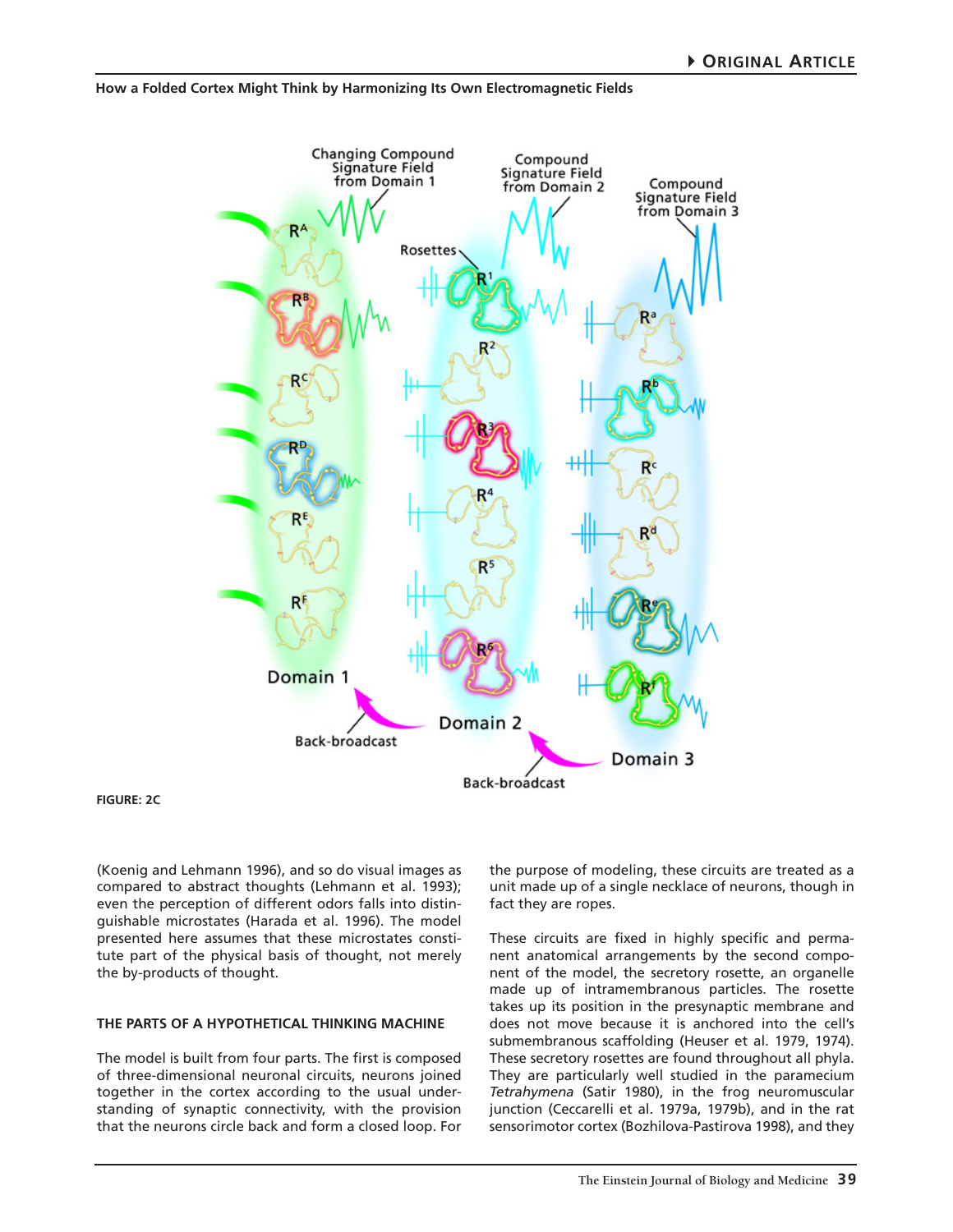

#### **FIGURE: 2D**

are also found in the human brain (Heuser and Reese 1977). Once these secretory rosettes are deployed in a specific pattern, their positioning and their number are carefully preserved. Since rosettes determine where synaptic vesicles may dock and discharge neurotransmitters, they can fix a pattern of discharge that will repeat itself, a microfragment of memory (fig. 1).

These anatomically fixed circuits inevitably broadcast electromagnetic fields. I hypothesize that they are biologically effective—the third component of my model. Each fixed circuit beams its own signature of electromagnetic fields. These fields obey Maxwellian principles of superposition.

If brain-generated fields have effects, they must have receptors. A class of receptors sensitive to the brain's signature magnetic fields constitutes the fourth component of the model. These receptors, postulated to come in a vast variety like immunoglobulins, would attach to ion channels. Each receptor would reverberate to a specific pattern of broadcast, just as each immunoglobulin molecule responds to a particular antigen. When activated, these antennas would open the ion channels to which they are attached and fire the associated neuronal circuits. This system of ion channels, which can be called *vector-gated*, would be distinct from ligand-operated, voltage-gated, and tension-gated ion channels, but similar to the others in the capacity to initiate an action potential.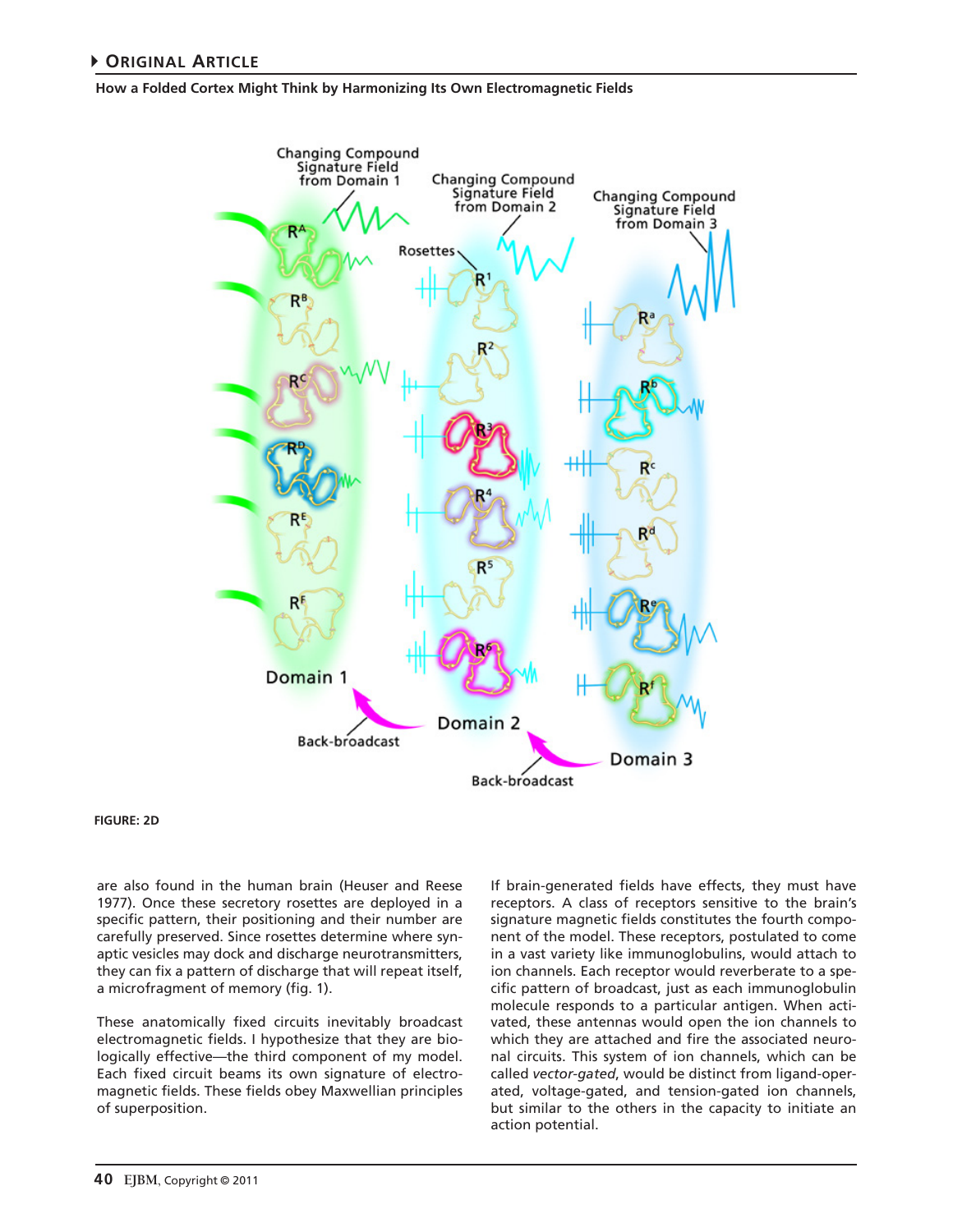

#### **FIGURE: 2E**

There is now good evidence that an immunoglobulinlike class of receptors does exist at mammalian cerebral synapses. These are protocadherins, members of a super family of molecules that bind one cell to another (including neurons) and facilitate communication, both during embryogenesis and afterward. In the mouse brain, one type of protocadherin, called the cadherin-related neuronal receptor (CNR), comes in a "striking" variety, with variable and constant regions, just like immunoglobulins (Wu and Maniatis 1999). The CNR even demonstrates "a folding topology that is remarkably similar to that of immunoglobulin-like molecules," distinct in evolutionary origins but "convergent on a common folding pattern" (Fannon and Colman 1996). Fannon and Colman emphasize the cadherins' selective guidance of one cell's

adherence to another as an early step of locking in a functional synapse. Kohmura and colleagues, noting the diversity of these receptors, as well as their spanning of the postsynaptic membrane, conclude that CNR family members might "enhance highly differentiated neural networks and behaviors" (1998). I propose molecules like CNRs, as receptors for signature magnetic fields, capable of opening ion channels and firing neurons.

Additionally, the model requires that the secretory rosettes themselves be stabilized by the back-broadcast of vector fields, as described below. This stabilization would be similar to the chemical stabilization of the secretory rosettes by antidiuretic hormone in the kidney's collecting tubules (Stern et al. 1982). The capacity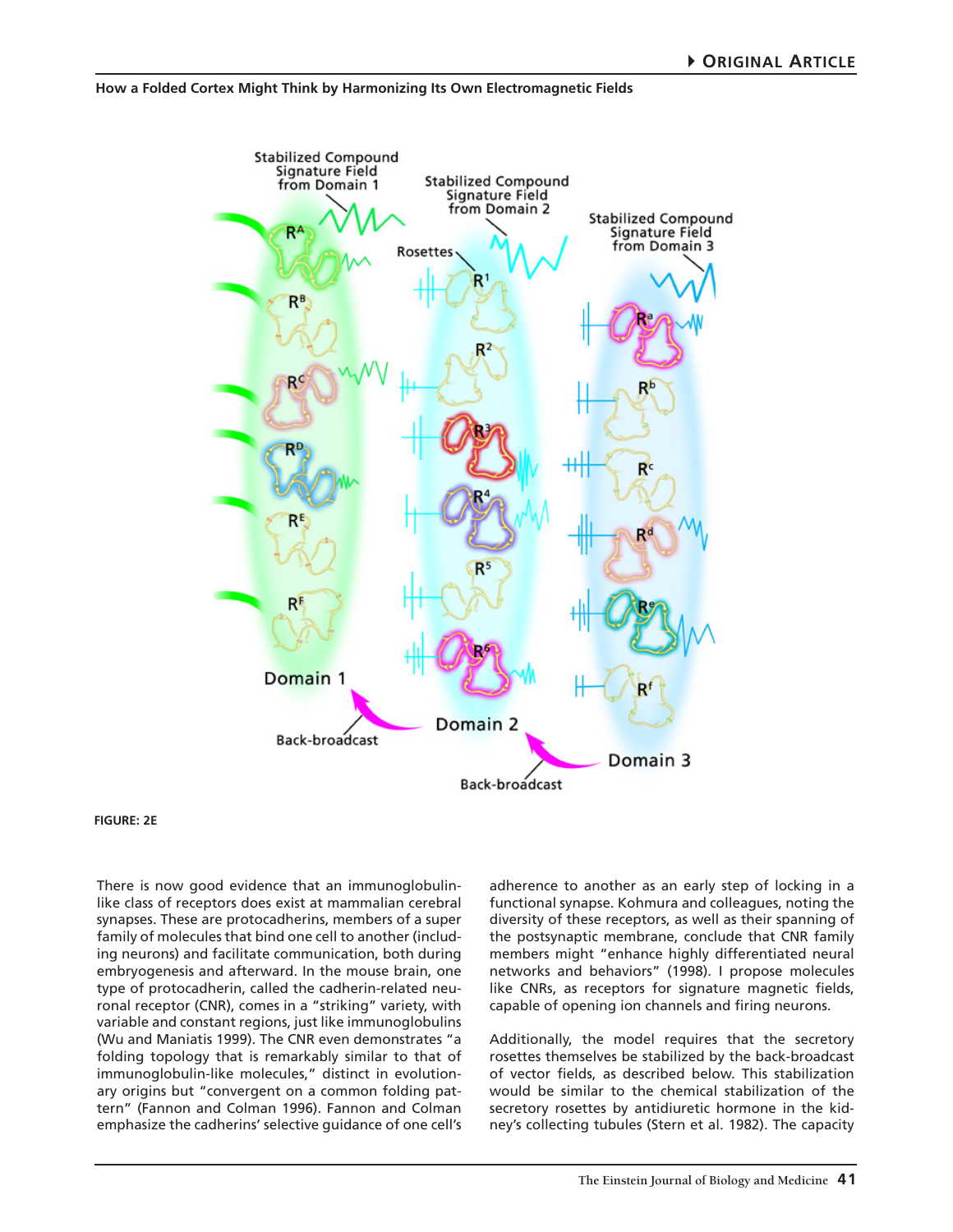of magnetic fields to rearrange rosettes has actually been documented (Bersani et al. 1997) and, since rosettes are almost certainly calcium channels or calcium-associated potassium channels (Pawson et al. 1998; Pumplin et al. 1981; Roberts et al. 1990; Robitaille et al. 1990; Robitaille and Charlton 1992), they can probably be stabilized in the way that tiny magnetic fields, when applied to ciliates with mutant calcium channels, stabilize these channels and improve swimming (Hemmersbach et al. 1997).

To summarize, the four components of the proposed apparatus are: neuronal circuits; secretory rosettes; vector-gated ion channels; and effective broadcast and back-broadcast of electromagnetic fields. An intelligent apparatus requires not only components but an intelligent design. Thus the proposed apparatus possesses functional domains, arranged hierarchically, so that lower domains broadcast to higher domains. Each domain possesses its own subclass of rosettes and its own subclass of vector-gated ion channels. The rosettes and the antennas of each subclass come in a large variety, like immunoglobulins. Neuronal circuits in each domain broadcast a superposition of signature fields to the domain above it in the hierarchy, thereby opening selected vector-gated ion channels and not others. In addition, neuronal circuits in each domain are stabilized by back-broadcast from the domain above. This permits the execution of a natural algorithm implicit in Darwin's theory of natural selection.

## **THE NATURAL ALGORITHM**

Darwin answered his critics who claimed that a natural system, operating by chance, would fail to exhibit the logic needed to produce the "beautiful ramifications" visible in the world. He described the required natural algorithm and natural logic, the critical feature of which is to allow all creatures to interact with each other and with their environment, so that each being shapes the destiny of others while submitting itself to the influence of others. What survives is what falls into mutual adaptation. The present model requires an immense speed-up in the Darwinian algorithm in the brain itself, so that it works at the pace of thought. Each thought emerges as a pattern in an apparatus whose state can and does "evolve" rapidly. Just as in a Darwinian ecosystem, the current model features a brain that produces results that are coherent and workable, sometimes even beautiful, but not necessarily logically consistent. The model features a "fuzzy," nonmonotonic logic (Marek et al. 1990, 1992). Whatever falls into a salient pattern is "true," automatically validated, just as in the evolution of humans, in whom the senseless male nipple is "validated" as part of a design with overall good sense.

The model that follows is analogous to TNGS. But since it requires no time-consuming synaptic modulation during the making of thought, and only minimal axonal signal-

ing, it can act with the necessary speed. Each "thought" produced by the model must emerge from the teeming neurochemistry of the brain as a coherent pattern with stability and a specific identity, like the microstates measured by MEG. A discrete identity achieved by a vibrant system bereft of equilibrium is called a *stationarity*. The classical example is a vibrating piano string. Another example, on a longer time scale, is the state of the ecosystem at any time. Each of Darwin's generations is a stationarity, a coherent pause in a system that will move on to new stationarities. Similarly, in the model at hand, a thought emerges as a stationarity, one esthetically sculpted from its background by a natural algorithm, only to give way to another.

## **THE MODEL AND COGNITION**

Let us present a Necker cube to the apparatus sketched above (Necker 1832). The Necker cube, a stick figure that can be perceived in either of two configurations, is useful precisely because it demonstrates that the brain assembles images from fragments, rather than retrieving them as whole files. Observers of the Necker cube, when formally studied, first make one version of the cube, then the other, with rates of assembly increasing with observation time (Brown 1955). From the study of dreams, false memories, and illusory conjunctions (Treisman and Schmidt 1982), it also seems clear that the brain indeed works by assembling fragments. In any case, the amount of storage in the brain is enormously enhanced if it does assemble images rather than retrieve them whole, as we shall see.

Let us begin with the Necker cube mapped onto the retina with throughput from there to our apparatus's version of the visual cortex, along the usual pathways. Simple information, topographically coded, passes to the lateral geniculate nucleus and from there to the calcarine cortex. This information is assumed to be of the type described by Hubel and Wiesel in cats (Hubel and Wiesel 1962), mapping edges, corners, verticals, and horizontals to specific circuits in domain 1 of the model's version of the visual cortex (see fig. 2). The information enters there by stimulating the usual ligand-operated receptors, which are attached to an initiating neuron in a three-dimensional circuit like that in figure 1, represented in small in figures 2a-e. The symbol **R--** indicates the various subclasses of rosettes, with each domain possessing its own subclass and each rosette subtly different from the next. The situation at the beginning of the operation that will build an internal representation of the Necker cube is represented in figure 2a. Some of the neuronal circuits are stimulated by the specific blend of incoming axons, while others are not, though they would respond to other stimuli. Circuits that respond to a topographic pattern now firing in response to the Necker cube are highlighted in figure 2a.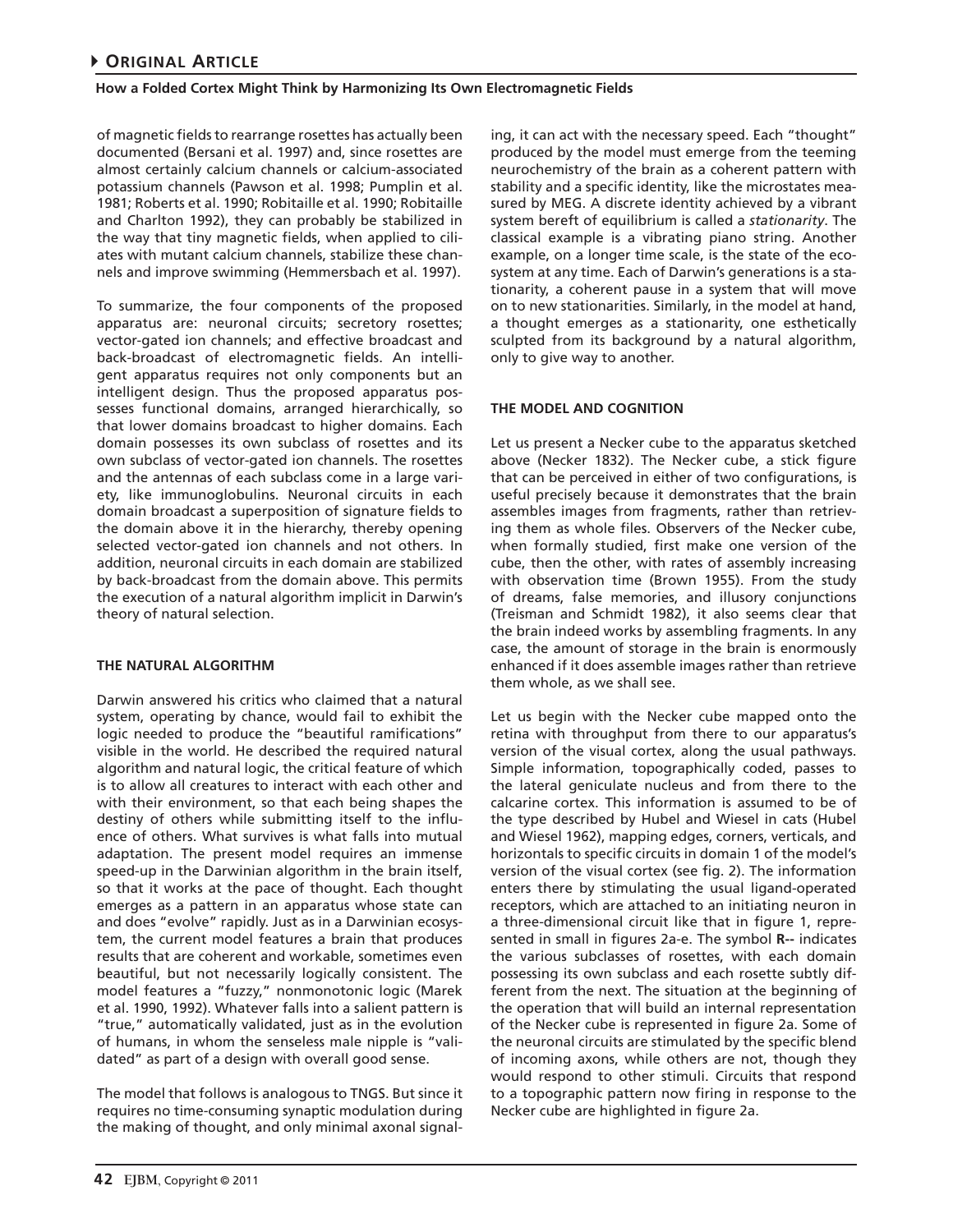The active circuits in domain 1 automatically broadcast their signature fields, and these fields automatically superpose, forming a specific composite of all the fields currently active in domain 1. The superposed fields broadcast to domain 2 where, again, there are many circuits, all fitted with varying antennas on vector-gated ion channels. These antennas, given the symbol -|-|- --, are specific to this domain only. Because they vary, they respond differentially (or not at all) to composites of vector fields coming from domain 1. (The variety of antennas is indicated by slight variations in the symbol.) The responding receptors fire certain circuits in domain 2, specific to the composite signal coming from domain 1, as in figure 2b. These active circuits (highlighted) in domain 2 automatically broadcast to domain 3 and back-broadcast to domain 1. The forward-broadcast stimulates certain circuits in domain 3, and the backbroadcast stabilizes certain, but not all, of the active circuits in domain 1, as in figure 2c. The stabilization is accomplished by maintaining the viability of some rosettes but not others, depending on their subtle differences. In the figures, back-broadcast is indicated by curved arrows. Note that back-broadcast from domain 2 to domain 1 "focuses" domain 1's representation of external reality. This feature is built into the model and is a requirement of any model that hopes to capture the human capacity to zero in on "relevant" features of the environment, as in a listener's (still mysterious) capacity to isolate a single speaker amidst the din of a party.

The stabilization of some but not all of the circuits in domain 1 alters the composite firing from there, and this in turn alters the firing pattern of domains 2 and 3, as indicated in figure 2d. Forward- and back-broadcast lead to further adjustments, as in figure 2e, and, eventually, this to-and-fro broadcast comes to rest as a cycling stationarity. That is, since there is a finite number of possible states, and since the system is adapted to fall into order quickly, it soon cycles in a stationary pattern. In this model, the "two" Necker cubes are represented by two distinguishable stationarities in the apparatus. The apparatus "knows" that a stationarity has been achieved presumably when the persistence over sufficient time of a coherent set of fields triggers validation and consciousness.

The huge capacity of such a system is readily apparent. If we assume a mere hundred circuits in each domain, and if just three of 100 circuits are active in domain 1 after stationarity is achieved, then the number of possible patterns in domain 1 is 100 x 99 x 98, approximately 10^6. If the other two domains are similar, the apparatus possesses a representational capacity of 10^18 patterns, enormously robust. A multitude of "thoughts" can thus arise in a relatively constant apparatus, though experience will, through synaptic modulation, change the apparatus over time periods much longer than the instant it takes to generate a single stationarity.

Suggestive support for the view that coherent fields are integral to the perception of the Necker cube comes from Gaetz et al., who have demonstrated specific and "coherent MEG activity . . . over occipital, parietal and temporal regions . . . related to the perception of Necker cube reversals" (1998). The two percepts of the Necker cube arise as distinct patterns of firing in synaptically fixed neuronal circuits, but because each pattern forms via broadcast of effective fields, not via synaptic modification, the model explains how the percepts can interchange so quickly. Only minimal axonal activity is necessary. The only *neural* code needed here is the known topographic code from the retina. The "two" Necker cubes are the two "best fits," given the topographic pattern of inputs to the field-generating and field-reading apparatus. Circuits that don't fit together are automatically silenced.

The pattern of the whole stationarity, not just the pattern in the highest domain, constitutes the internal representation of the Necker cube in one of its orientations. Thus, there are no "grandmother" cells in this model, no higher-order cells whose firing might somehow represent an integration of lower-order firing. The Necker cube is represented in its vivid instantiation in domain 1, while its associated qualities are simultaneously embodied in domains 2 and 3. In this view, areas distant from each other would not be recruited by neural code but would be set in motion by secondary topographic projections, similar to those coming from the lateral geniculate nucleus to the calcarine cortex.

If effective biological broadcast is a basic mechanism of thought, the brain's well-documented habit of building coherent states of rhythmic electromagnetic fields takes on a more precise physiologic function. The cerebral rhythms that we find on EEG and MEG are present and conserved in several species in order to facilitate reproducible Maxwellian superposition, and the brain's coherent fields exist because they are essential components of thought, not mere by-products of thought. Similarly, the conservation of the folded cortex takes on a precise anatomic purpose. Vicq d'Azir's observation two hundred years ago that the pattern of folding in the human cortex is conserved (Schiller 1965) has never been well explained. Van Essen (1997) suggests that the conserved folding of the visual cortex allows two functionally related areas to communicate through a minimal length of white matter, with V1 and V2 backto-back on walls of the same gyrus. However, this view cannot be generalized to the entire cortex, where all is connected to all. But if one allows effective fields, then a folded cortex, with a conserved pattern, would be evolutionarily useful in that it would enlarge any area's range of broadcast. One region of cortex could integrate with another across sulci, thus explaining why, for example, the "what" of vision must reside across the superior temporal sulcus from the "where" of vision.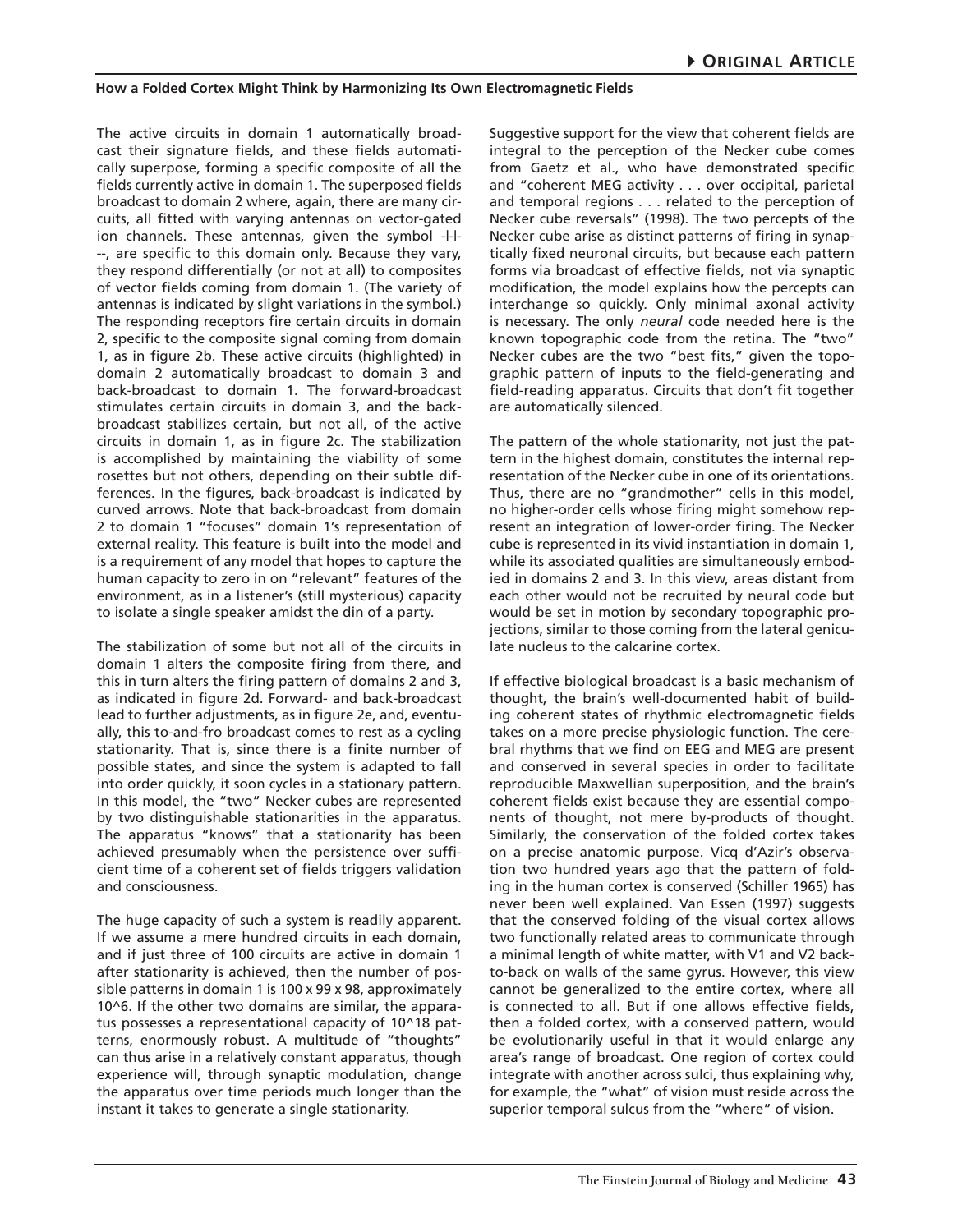## **SOME OBJECTIONS**

The model requires an array of molecules responsive to specific signatures of superposed magnetic fields. Two problems immediately arise. First, can the postulated receptors pick up the tiny electromagnetic fields that the brain generates? The earth's (static) magnetic field is about 50  $\mu$ T, and the human brain does not seem to register it. Magnetic fields in the brain are in the nT range. Can the brain detect fields three orders of magnitude smaller than the earth's puny ambient field?

The second difficulty arises from the opposite end of the scale: the saturation problem. If the brain reads its own tiny fields, why is it not swamped by large fields, such as those generated by magnetic resonance imaging, up to and beyond 3 T?

The answer to both objections lies in the experimental data, which show that modulated (nonstatic) fields of certain frequencies and certain tiny amplitudes can have effects when frequencies and amplitudes outside the effective window have none, even when the effective fields are seemingly below expected thresholds. On pure biophysical grounds, the minimum biologically effective magnetic field should be in the range of 6 mT, four to six orders of magnitude too high for magnetic fields in the brain to have any effect, "unless large, organized, and electrically amplifying multi-cellular systems such as the ampullae of Lorenzini . . . are involved" (Weaver et al. 1998). But there is every reason to suspect that the brain is as finely organized as the shark's organ of navigation. Indeed, we know that biological tissue is far more sensitive to electromagnetic fields than would be predicted by Weaver's threshold. Bees can be trained to detect the source of a weak magnetic field down to a threshold of 25nT (Walker and Bitterman 1989), and the severed trigeminal nerve of the bobolink can respond to fields down to 200 nT (Semm and Beason 1990). Kobayashi and Kirschvink (1995) sketch possible mechanisms of signal amplification that would allow organisms to surpass Weaver's limit.

Azanza and del Moral favor the molecular solitons of Davydov (Davydov 1979) as the "most powerful mechanism" of nonlinear signal amplification. A soliton is a highly localized wave that draws and condenses energy from surrounding sources. Davydov postulated a very weak, "magnetically correlated" field that would perturb the polar heads of lipid molecules in a cell membrane. The energy would funnel into a single protein protruding through the membrane, rendering it capable of resonating in just the right way to modulate a calcium channel and thereby allow a triggering influx of ions. Davydov's model has the advantage of resembling the chlorophyll and rhodopsin arrays of antennas, which condense extremely low energies into a resonant chain of proteins. Like rhodopsin and chlorophyll, and like the model described herein, Davydov's model responds *only*  Since the review by Azanza and del Moral, at least three more mechanisms for amplifying weak magnetic signals have appeared. One draws on stochastic resonance (Galvanovskis and Sandblom 1997). A randomly opening and closing calcium channel is stabilized in an open position by a sinusoidal magnetic wave of low amplitude. A more robust amplification might be achieved by a system in which oscillating calcium channels are resistant to incoherent noise but are "extremely sensitive to coherent and periodic perturbations" (Eichwald and Kaiser 1995). A third mechanism invokes the Hall effect, the nonlinear bending of a current by a tiny magnetic field placed across it (Balcavage et al. 1996). Thus physics does not forbid *in principle* the hypothesis that the brain registers its tiny fields.

But what about the saturation problem, those huge fields that have no biological effects? The answer lies in the same windowing phenomenon demonstrated in experiments summarized by Azanza and del Moral. For example, studies of chicken embryogenesis (Delgado et al. 1982) showed a "'window' effect for both frequency and intensity variables—the intermediate values of 100 Hz/1.2  $\mu$ T being more effective than any other values used (10, 100, and 1000 Hz frequencies were applied with intensities of 0.12, 1.2, and 12  $\mu$ T)." Bawin and colleagues (Bawin et al. 1978) and Adey (1988) add other examples of magnetic fields operating within narrow windows. Similarly, Graham and colleagues (Graham et al. 1994) exposed three groups of normal humans to various combinations of low electric and magnetic fields. In the group exposed to  $9kV/m$  and 20  $\mu$ T there was a significant alteration in an evoked EEG response to a socalled oddball task. These effects were not observed in those exposed to lower fields of  $6kV/m$  and 10  $\mu$ T, nor in those exposed to higher fields of 12 kV/m and 30  $\mu$ T. Thus, high-Tesla MRI machines may lie outside biologically effective windows.

## **CONCLUSION**

This model of thought uses the biologically effective broadcast of electromagnetic fields to bring into coherence a set of cortical circuits that previous learning has facilitated. The circuits constitute reproducible analogues of fragments of thought, fixed in specific three-dimensional pathways by synaptic rosettes and hierarchically arranged in domains. These circuits generate fields with distinct signatures in narrow windows, which the apparatus spontaneously registers, just as many organisms register tiny, externally generated fields. These signature fields obviate the problematic search for a neural code and for a mechanism of rapid synaptic modulation. The only *neural* code necessary for the model is topographic, which is the only code known to exist in the brain. The model draws on Darwin's natu-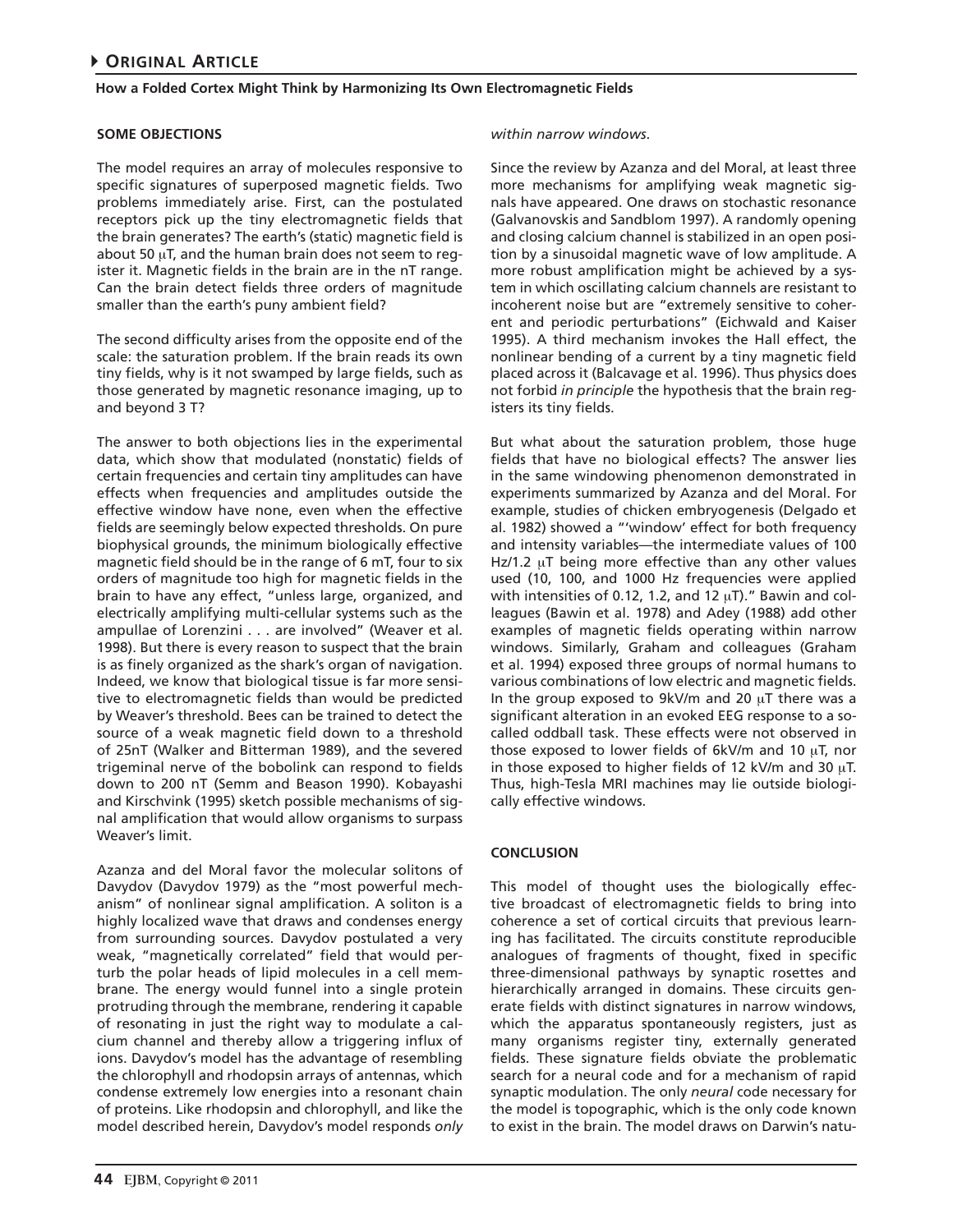ral algorithm to shape a thought and distinguish it from others that might have been assembled by the same apparatus. Through an unconscious process, what fits together emerges as a conscious "thought." The model is rapid, robust, generally reliable but sometimes erratic, just as human beings are—because whatever evolves into a stationarity is automatically validated, "rational" or not.

The model's potential for malfunction of its parts, not yet explored, may shed light on unexplained thought disorders. It offers an explanation for the existence and conservation of the brain's coherent rhythms and for the conservation of the folded cortex's pattern. And its mechanism, requiring a harmony of parts, may help explain the universality of the human esthetic impulse as an externalization of the brain's basic procedure.

The model can be tested. One can test whether or not neurons have field effects on other neurons to which they are not connected. One can test Wu and Maniatis's cadherin-like receptors, currently without any known physiologic function, for sensitivity to electromagnetic fields. Synaptic rosettes can be further subjected to such tests. One might search for externally applied fields with specific, windowed signatures that can evoke or disrupt thought. One can extend the experiments that already purport to show that small, externally applied electromagnetic fields have effects on sleep (Graham and Cook 1999) and cognition (Crasson et al. 1999; Graham et al. 1994; Sandyk 1999).

#### **SYMBOLS**

#### $\langle i \rangle \langle i \rangle =$  italics

- $10^6$  = 10 to the sixth power
	- $T = Tesla$
	- $\mu$  = micro, as in  $\mu$ T = microTesla
- **-|-|--** = vector-gated ion channel
- **R--** = rosette-fixed synapse

#### **REFERENCES**

Able, K. P., and M. A. Able. 1995. Interactions in the flexible orientation system of a migratory bird. *Nature* **375**:230–32.

Adey, W. R. 1988. The cellular microenvironment and signaling through cell membranes. *Prog. Clin. Biol. Res.* **257**:81–106.

Azanza, M. J., and A. del Moral. 1994. Cell membrane biochemistry and neurobiological approach to biomagnetism. *Prog. Neurobiol.* **44**: 517–601.

Balcavage, W. X., T. Alvager, et al. 1996. A mechanism for action of extremely low frequency electromagnetic fields on biological systems. *Biochem. Biophys. Res. Commun.* **222**: 374–78.

Bawin, S., A. Shephard, et al. 1978. Possible mechanism of weak electromagnetic field coupling in brain tissue. *Bioelectrochem. Bioenergetics* **5**:67–76.

Bazylinski, D. A., A. J. Garratt-Reed, et al. 1994. Electron microscopic studies of magnetosomes in magnetotactic bacteria. *Microsc. Res. Tech*. **27**:389–401.

Bersani, F., F. Marinelli, et al. 1997. Intramembrane protein distribution in cell cultures is affected by 50 Hz pulsed magnetic fields. *Bioelectromagnetics* **18**:463–69.

Bozhilova-Pastirova, A. 1998. Freeze-etching study of the axosomatic synapses in the rat sensorimotor cortex. *Eur. J. Morphol.* **36**:189–200.

Brown, K. T. 1955. Rate of apparent change in a dynamic ambiguous figure as a function of observation time. *Am. J. Psychology* **68**:358–71.

Burda, H., S. Marhold, et al. 1990. Magnetic compass orientation in the subterranean rodent Cryptomys hottentotus (Bathyergidae). *Experientia* **46**:528–30.

Ceccarelli, B., F. Grohovaz, et al. 1979a. Freeze-fracture studies of frog neuromuscular junctions during intense release of neurotransmitter. I. Effects of black widow spider venom and Ca2+-free solutions on the structure of the active zone. *J. Cell Biol.* **81**:163–77.

Ceccarelli, B., F. Grohovaz, et al. 1979b. Freeze-fracture studies of frog neuromuscular junctions during intense release of neurotransmitter. II. Effects of electrical stimulation and high potassium. *J. Cell Biol.* **81**:178–92.

Cherniak, C. 1994. Component placement optimization in the brain. *J. Neurosci.* **14**:2418–27.

Crasson, M., J. J. Legros, et al. 1999. 50 Hz magnetic field exposure influence on human performance and psychophysiological parameters: Two doubleblind experimental studies. *Bioelectromagnetics* **20**:474–86.

Cuffin, B. N., and D. Cohen. 1979. Comparison of the magnetoencephalogram and electroencephalogram. *Electroencephalogr. Clin. Neurophysiol.* **47**:132– 46.

Damasio, A. R. 1989a. The brain binds entities and events by multiregional activation from convergence zones. *Neural Composition* **1**:123–32.

Damasio, A. R. 1989b. Time-locked multiregional retroactivation: A systemslevel proposal for the neural substrates of recall and recognition. *Cognition* **33** (1–2): 25–62.

Damasio, H., D. Tranel, T. Grabowski, R. Adolphs, and A. Damasio. 2004. Neural systems behind word and concept retrieval. *Cognition*. **92**:179-229.

Darwin, C. 1993. *On the origin of species by means of natural selection or the preservation of favoured races in the struggle for life.* New York: Random House.

Davydov, A. S. 1979. Solitons in molecular systems. *Physica Scripta* **20**:387–94.

Delgado, J. M., J. Leal, et al. 1982. Embryological changes induced by weak, extremely low frequency electromagnetic fields. *J. Anat.* 134 (3): 533–51.

Donoghue, J. P. 1995. Plasticity of adult sensorimotor representations. *Curr. Opin. Neurobiol.* **5**:749–54.

Edelman, G. M. 1987. *Neural Darwinism: The theory of neuronal group selection*. New York: Basic Books.

Edelman, G. M. 1992. *Bright air, brilliant fire: On the matter of the mind.* New York: Basic Books.

Eichwald, C., and F. Kaiser. 1995. Model for external influences on cellular signal transduction pathways including cytosolic calcium oscillations. *Bioelectromagnetics* **16**:75–85.

Endo, H., T. Kizuka, et al. 1999. Automatic activation in the human primary motor cortex synchronized with movement preparation. *Brain Res. Cogn. Brain Res.* **8**:229–39.

Fannon, A. M., and D. R. Colman. 1996. A model for central synaptic junctional complex formation based on the differential adhesive specificities of the cadherins. *Neuron* **17**:423–34.

Felleman, D. J., and D. C. Van Essen. 1991. Distributed hierarchical processing in the primate cerebral cortex. *Cereb. Cortex* **1**:1–47.

Freeman, W. J. 2004a. Origin, structure, and role of background EEG activity. Part 1. Analytic amplitude. *Clin. Neurophysiol.* **115**:2077–88.

Freeman, W. J. 2004b. Origin, structure, and role of background EEG activity. Part 2. Analytic phase. *Clin. Neurophysiol*. **115**:2089–107.

Freeman, W. J. 2005. Origin, structure, and role of background EEG activity. Part 3. Neural frame classification. *Clin. Neurophysiol.* **116**:1118–29.

Freeman, W. J., B. C. Burke, et al. 2003. Aperiodic phase re-setting in scalp EEG of beta-gamma oscillations by state transitions at alpha-theta rates. *Hum. Brain Mapp.* **19**:248–72.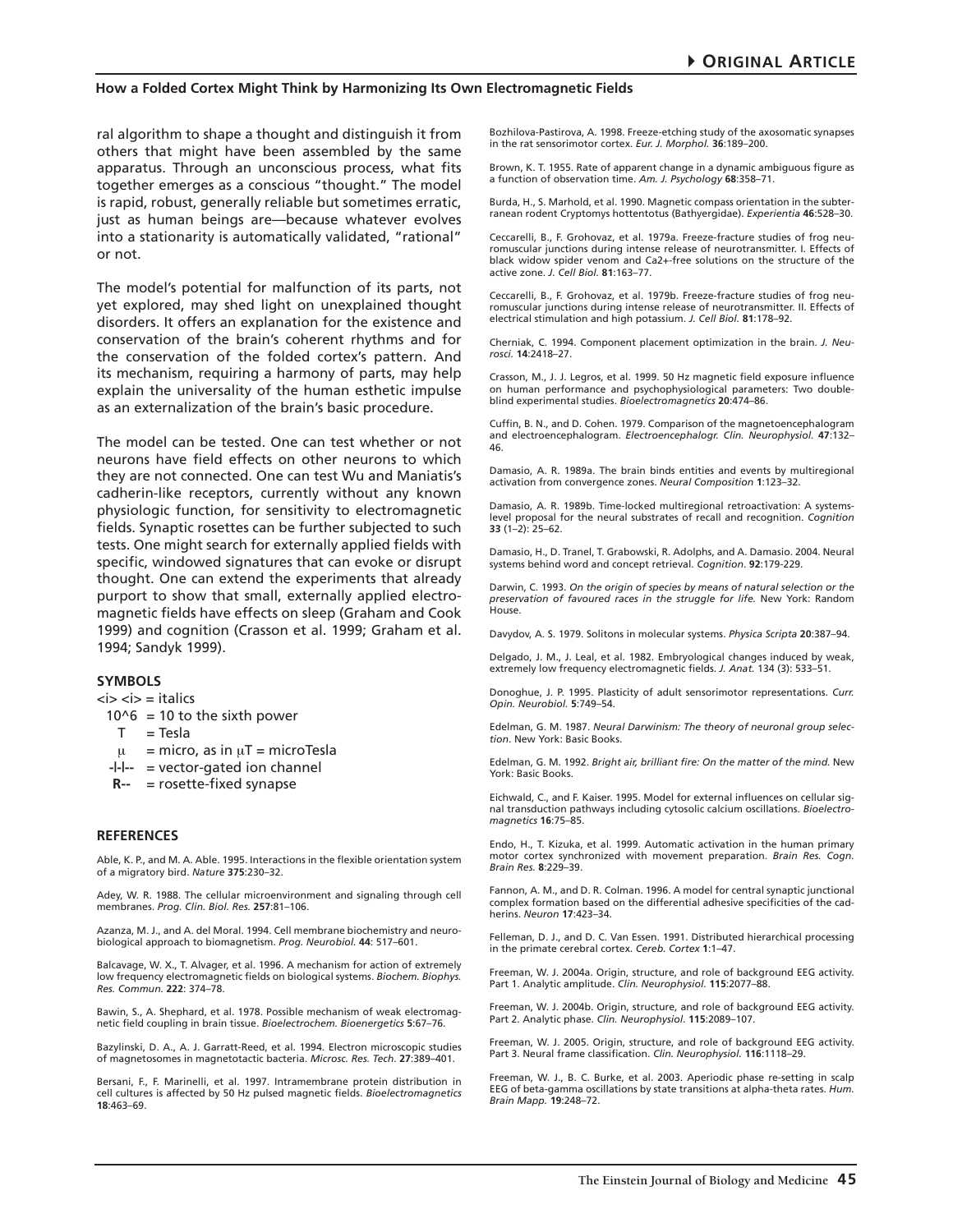Gaetz, M., H. Weinberg, et al. 1998. Neural network classifications and correlation analysis of EEG and MEG activity accompanying spontaneous reversals of the Necker cube. *Brain Res. Cogn. Brain Res.* **6**:335–46.

Gallen, C. C., E. C. Hirschkoff, et al. 1995. Magnetoencephalography and magnetic source imaging: Capabilities and limitations. *Neuroimaging Clin. N. Am.* **5**:227–49.

Galvanovskis, J., and J. Sandblom. 1997. Amplification of electromagnetic signals by ion channels. *Biophys. J.* **73**:3056–65.

Graham, C., and M. R. Cook. 1999. Human sleep in 60 Hz magnetic fields. *Bioelectromagnetics* **20**:277–83.

Graham, C., M. R. Cook, et al. 1994. Dose response study of human exposure to 60 Hz electric and magnetic fields. *Bioelectromagnetics* **15**:447–63.

Gray, C. M., P. Konig, et al. 1989. Oscillatory responses in cat visual cortex exhibit inter-columnar synchronization which reflects global stimulus properties. *Nature* **338**:334–37.

Hamalainen, M., R. Hari, et al. 1993. Magnetoencephalography: Theory, instrumentation, and applications to noninvasive studies of the working human brain. *Rev. Mod. Phys.* **65**:413–97.

Harada, H., K. Shiraishi, et al. 1996. Coherence analysis of EEG changes during odour stimulation in humans. *J. Laryng. Otol.* **110**:652–56.

Hari, R., and S. Salenius. 1999. Rhythmical corticomotor communication. *NeuroReport* **10**:R1–R10.

Hemmersbach, R., E. Becker, et al. 1997. Influence of extremely low frequency electromagnetic fields on the swimming behavior of ciliates. *Bioelectromagnetics* **18**:491–98.

Heuser, J., and T. S. Reese. 1977. Structure of the synapse. In *Handbook of physiology: The nervous system,* edited by J. M. Brookhart and V. B. Mountcastle, **1**:261–94.. Bethesda: American Physiological Society.

Heuser, J., T. S. Reese, et al. 1974. Functional changes in the frog neuromuscular junctions studied in freeze fracture. *J. Neurocytol.* **3**:109–31.

Heuser, J., T. S. Reese, et al. 1979. Synaptic vesicle exocytosis captured by quick freezing and correlated with quantal transmitter release. *J. Cell Biol.* **81**:275– 300.

Hubel, D. H., and T. N. Wiesel. 1962. Receptive fields, binocular interaction, and functional architecture in the cat's visual cortex. *J. Physiol.* (London) **160**:106–54.

Kandel, E. R., J. H. Schwartz, et al., eds. 1991. *Principles of neural science.* New York: Elsevier.

Kim, H. G., and B. W. Connors. 1993. Apical dendrites of the neocortex: Correlation between sodium- and calcium-dependent spiking and pyramidal cell morphology. *J. Neurosci.* **13**:5301–11.

Kobayashi, A., and J. L. Kirschvink. 1995. Magnetoreception and electromagnetic field effects: Sensory perception of the geomagnetic field in animals and humans. In *Electromagnetic fields: Biological interactions and mechanisms*, edited by M. Blank, **250**:367–94. Washington, DC: American Chemical Society.

Koenig, T., K. Kochi, et al. 1998. Event-related electric microstates of the brain differ between words with visual and abstract meaning. *Electroencephalogr. Clin. Neurophysiol.* **106**:535–46.

Koenig, T., and D. Lehmann. 1996. Microstates in language-related brain potential maps show noun-verb differences. *Brain Lang.* **53**:169–82.

Kohmura, N., K. Senzaki, et al. 1998. Diversity revealed by a novel family of cadherins expressed in neurons at a synaptic complex. *Neuron* **20** (6): 1137–51.

Lashley, K. S., K. L. Chow, et al. 1951. An examination of the electrical field theory of cerebral integration. *Psychol. Rev.* **58**:123–36.

Lehmann, D., B. Henggeler, et al. 1993. Source localization of brain electric field frequency bands during conscious, spontaneous, visual imagery and abstract thought. *Brain Res. Cogn. Brain Res.* **1**:203–10.

Lehmann, D., H. Ozaki, et al. 1987. EEG alpha map series: Brain micro-states by space-oriented adaptive segmentation. *Electroencephalogr. Clin. Neurophysiol.* **67**:271–88.

Llinas, R., U. Ribary, et al. 1998. The neuronal basis for consciousness. *Philos. Trans. R. Soc. Lond. B. Biol. Sci.* **353**:1841–49.

Llinas, R. R., U. Ribary, et al. 1999. Thalamocortical dysrhythmia: A neurological and neuropsychiatric syndrome characterized by magnetoencephalography. *Proc. Nat. Acad. Sci. USA* **96**:15222–27.

Lopes da Silva, F. 1991. Neural mechanisms underlying brain waves: From neural membranes to networks. *Electroencephalogr. Clin. Neurophysiol.* **79**:81–93.

Luo, H., and D. Poeppel. 2007. Phase patterns of neuronal responses reliably discriminate speech in human auditory cortex. *Neuron* **54**:1001–10.

Marek, W., A. Nerode, et al. 1990. A theory of nonmonotonic rule systems I. *Ann. Math. Artif. Intell.* **1**:105–35.

Marek, W., A. Nerode, et al. 1992. A theory of nonmonotonic rule systems II. *Ann. Math. Artif. Intell.* **5**:7229–64.

Merrin, E. L., P. Meek, et al. 1990. Topographic segmentation of waking EEG in medication-free schizophrenic patients. *Int. J. Psychophysiol.* **9**:231–36.

Nakasato, N., H. Kado, et al. 1990. Magnetic detection of sleep spindles in normal subjects. *Electroencephalogr. Clin. Neurophysiol.* **76**:123–30.

Necker, L. A. 1832. Observations on some remarkable optical phaenomena seen in Switzerland; and on an optical phaenomenon which occurs on viewing a figure of a crystal or geometrical solid. *London and Edinburgh Philosoph. Mag. J. Sci*. **3**:329–37.

Nunez, P. L. 1986. The brain's magnetic field: Some effects of multiple sources on localization methods. *Electroencephalogr. Clin. Neurophysiol.* **63**:75–82.

Paulin, M. G. 1995. Electroreception and the compass sense of sharks. *J. Theor. Biol.* **174**:325–39.

Pawson, P. A., A. D. Grinnell, et al. 1998. Quantitative freeze-fracture analysis of the frog neuromuscular junction synapse. I. Naturally occurring variability in active zone structure. *J. Neurocytol.* **27**:361–77.

Pumplin, D. W., T. S. Reese, et al. 1981. Are the presynaptic membrane particles the calcium channels? *Proc. Nat. Acad. Sci. USA* **78**:7210–13.

Regan, D. 1997. Visual factors in hitting and catching. *J. Sports Sci.* **15**:533–58.

Robitaille, R., E. M. Adler, et al. 1990. Strategic location of calcium channels at transmitter release sites of frog neuromuscular synapses. *Neuron* **5**:773–79.

Robitaille, R., and M. P. Charlton. 1992. Presynaptic calcium signals and transmitter release are modulated by calcium-activated potassium channels. *J. Neurosci.* **12**:297–305.

Roberts, W.M., R.A. Jacobs, and A.J. Hudspeth. 1990. Colocalization of ion channels involved in frequency selectivity and synaptic transmission at presynaptic active zones of hair cells. *J Neurosci.* **10:** 3664-84.

Saarinen, J., and B. Julesz. 1991. The speed of attentional shifts in the visual field. *Proc. Nat. Acad. Sci. USA* **88**:1812–14.

Sandyk, R. 1999. Impairment of depth perception in multiple sclerosis is improved by treatment with AC pulsed electromagnetic fields. *Int. J. Neurosci.* **98**:83–94.

Satir, B. H. 1980. The role of local design in membranes. In *Membrane-membrane interactions*, edited by N. B. Gilula, 45–58. New York: Raven Press.

Schiller, F. 1965. The rise of the "enteroid processes" in the nineteenth century: Some landmarks in cerebral nomenclature. *Bull. Hist. Med.* **39**:326–38.

Semm, P., and R. C. Beason. 1990. Responses to small magnetic variations by the trigeminal system of the bobolink. *Brain Res. Bull.* **25**:735–40.

Shadlen, M. N., and W. T. Newsome. 1994. Noise, neural codes, and cortical organization. *Curr. Opin. Neurobiol.* **4**:569–79.

Srinivasan, R., D. P. Russell, et al. 1999. Increased synchronization of neuromagnetic responses during conscious perception. *J. Neurosci.* **19**:5435–48.

Stern, P., M. C. Harmanci, et al. 1982. Vasopressin and intramembranous particle clusters in collecting duct cells of Brattleboro and Long-Evans rats. *Ann. N.Y. Acad. Sci.* **394**:518–23.

Strik, W., and D. Lehmann. 1993. Segments of the brain's electrical fields as functional microstates: Their role in psychiatry. *Pharmacopsychiatry* **26**:205.

Treisman, A. 1996. The binding problem. *Curr. Opin. Neurobiol.* **6**:171–78.

Treisman, A., and H. Schmidt. 1982. Illusory conjunctions in the perception of objects. *Cognit. Psychol*. **14**:107–41.